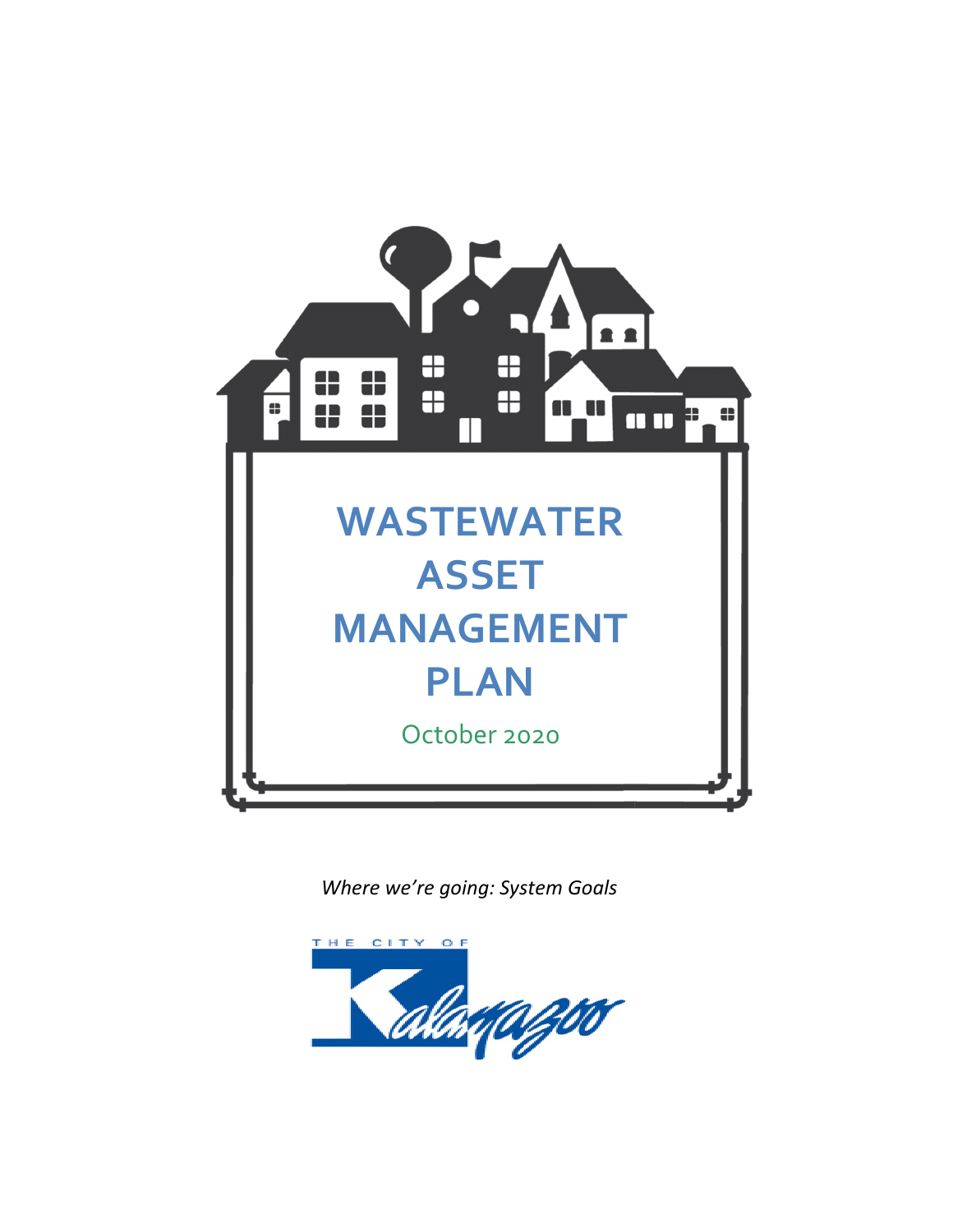Contents

|  | Part 1: Defining Our Goals-What is our desired Level of Service?  2 |
|--|---------------------------------------------------------------------|
|  |                                                                     |
|  |                                                                     |
|  | Part 4: Consequence of Failure-what happens with a failure?  5      |
|  |                                                                     |
|  | Part 6: Capacity-Do we have enough, NOW AND for the future? 6       |
|  | Part 7: Operations and Maintenance-Keeping up with routine work7    |
|  |                                                                     |
|  |                                                                     |
|  |                                                                     |

Prepared by

ENGINEER: Prein&Newhof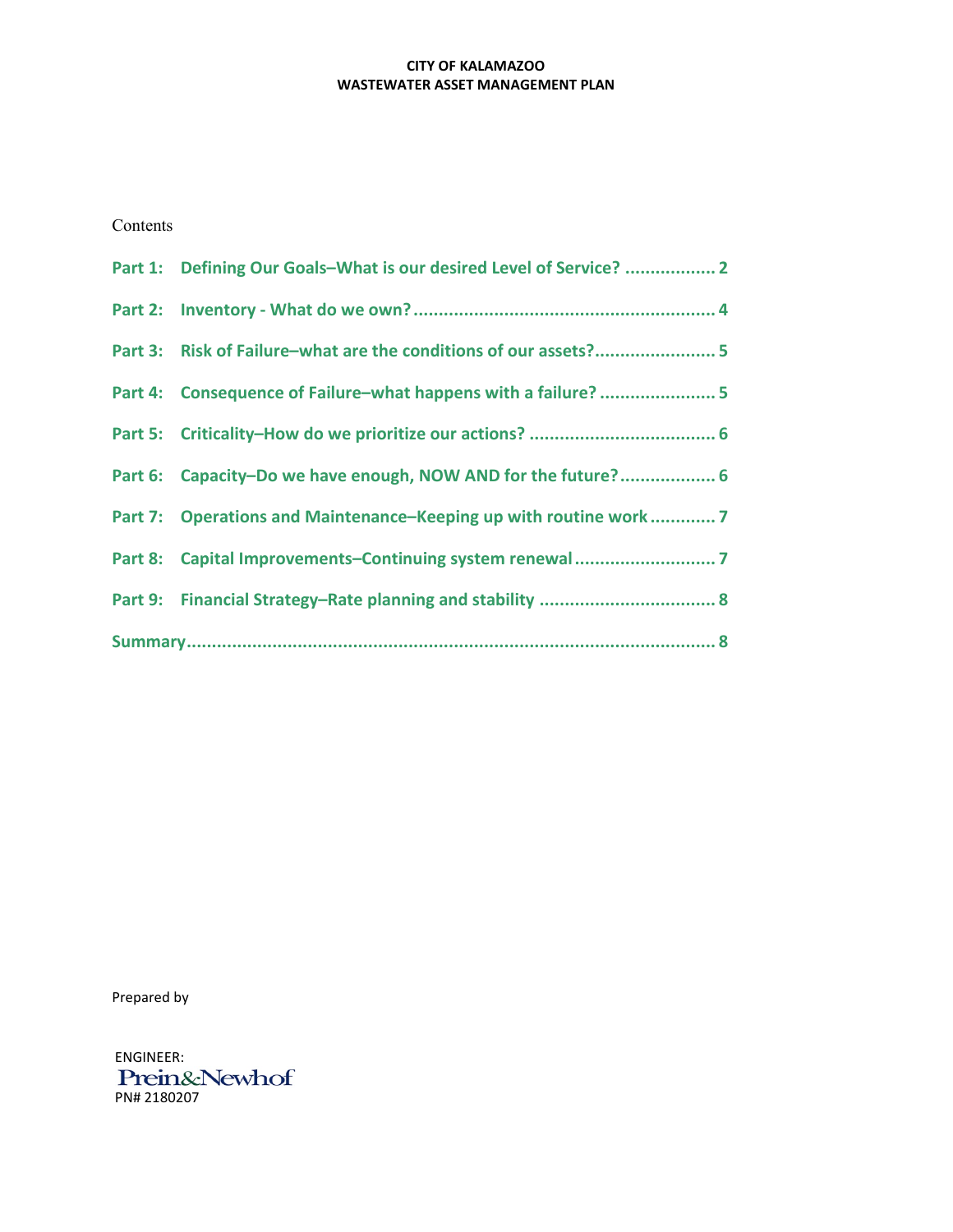## **INTRODUCTION**

### **Our Mission**

Our community, the City of Kalamazoo, Michigan, is committed to supporting public health and safety, and to protecting property and the environment, through responsible and effective management of three infrastructure systems: our water supply system, our wastewater system, and our stormwater system. These three systems affect each other and together they all affect public health, safety, property, and the environment. We strive to manage both three infrastructure systems in a coordinated approach to provide these essential public services for our citizens in a sustainable way. We plan to pursue this mission by implementing asset management.

### **Asset Management Principals**

Asset management is the way to achieve sustainable infrastructure. All infrastructure deteriorates with age and requires proactive management to operate, maintain, repair, and eventually replace each physical component, or asset. This progression over time, from routine operation and maintenance through repairs and eventual replacement, is the asset's life cycle. Waiting to perform maintenance or make repairs can save money in the short term but may shorten the life cycle of an asset. On the other hand, replacing an asset before it fails may not take full advantage of the asset's value. It is this balance which puts the decisions for operations, maintenance, repair, and replacement actions at the heart of asset management.

Asset management is an evaluation of needed actions after considering the condition of an asset, the consequences of an asset failure, and the action alternatives available. The solution that provides the lowest life cycle cost at the desired Level of Service (LoS) is implemented.

### **Our Wastewater System**

The City of Kalamazoo's wastewater system is comprised of collection pipes, manholes, and lift stations that collect wastewater from homes and businesses. These discharge to sewers within the City of Kalamazoo's wastewater collection system, where it is ultimately transported to the City of Kalamazoo's Reclamation Plant for treatment and recycled back into the environment.

### **About this Document**

This document is our Wastewater Asset Management Plan (AMP). It defines the goals and guiding principles for running our wastewater system at its lowest life-cycle cost. Each of us pays to operate, maintain and replace those assets through our utility rates. In effect, each of us is an owner of the wastewater system. As owners, we commit to manage our assets and make decisions based on long term life cycle cost. With input from the community, we will maintain our AMP through a joint effort of our staff, administration, and elected officials. We will update it as needed to ensure its relevancy and effectiveness.

A companion document, our Wastewater Asset Management Program, shows how we will apply the principles of asset management to achieve the goals outlined in this AMP.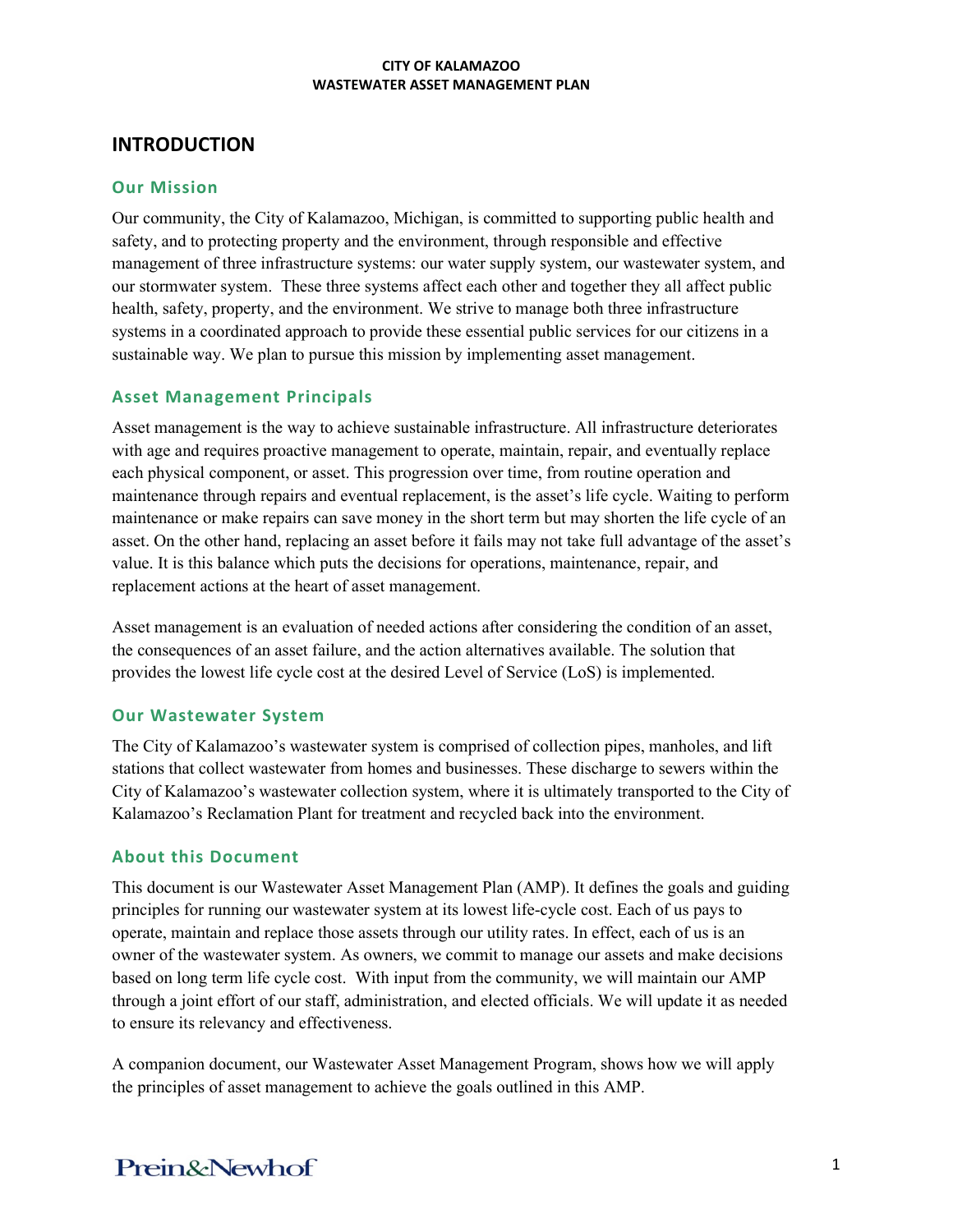# **PART 1: DEFINING OUR GOALS–WHAT IS OUR DESIRED LEVEL OF SERVICE?**

As a community, we determine the level of service we want from our wastewater system. Defining these goals has an effect on the cost of the service. Many factors play into this determination including public health, safety, compliance with regulations, aesthetics, odors, service reliability and stable rates. To this end, we have established the following primary goals for our wastewater system:

## **Goal 1: Meet Regulatory Requirements**

Thee water quality of our discharge is an important value for our community to minimize potential health and environmental effects. Our wastewater treatment plant processes our wastewater in a way which meets or exceeds regulations established in the Federal Clean Water Act and State of Michigan Statutes/Rules. Our operators test our process products and water discharged to the environment according to Federal and State laws. We strive to achieve continued compliance with environmental regulations and produce the cleanest, safest treated water achievable with the treatment facilities we have.

### **Goal 2: Minimize Service Interruptions**

Service interruptions are an inevitable part of operating a wastewater system and can be caused by many factors such as equipment failure, power outages, clogging, excessive flows, repairs, and replacement operations. Our goal is to minimize service interruptions by proactively managing and investing in our system.

## **Goal 3: Minimize Public Hazards**

Sewer breaks can cause significant damage, not only to the streets above them but also to adjacent utilities and property. Additionally, sewer breaks and blockages may result in sewer backups which raise health concerns and can cause property damage.

Our goal is to minimize sewer breaks and backups. To minimize the potential for backups, we will continue to fund / perform regular cleaning of sewer as part of routine operations and maintenance. To minimize the potential for breaks, sewers at risk will be improved or replaced as part of our capital improvement program. To minimize the potential for damage from breaks and/or backups, we will continue to coordinate with the City of Kalamazoo to provide emergency response services 24 hours per day, 7 days per week. This also includes emergency response to our partner community with wastewater service agreements.

## **Goal 4: Manage Storm Water Inflow and Ground Water Infiltration**

Storm water inflow through sources like roof drains and catch basins can cause sewer overflows and backups. Groundwater infiltration, if severe enough, can cause backups. Both inflow and infiltration (I/I) take up flow/treatment capacity in the system which reduces the amount of actual wastewater our system can manage and increases our transport/treatment costs.

We will identify and eliminate sources of I/I wherever practical to meet the Federal EPA guidelines for I/I and to reduce the potential for sewer overflows and back-ups.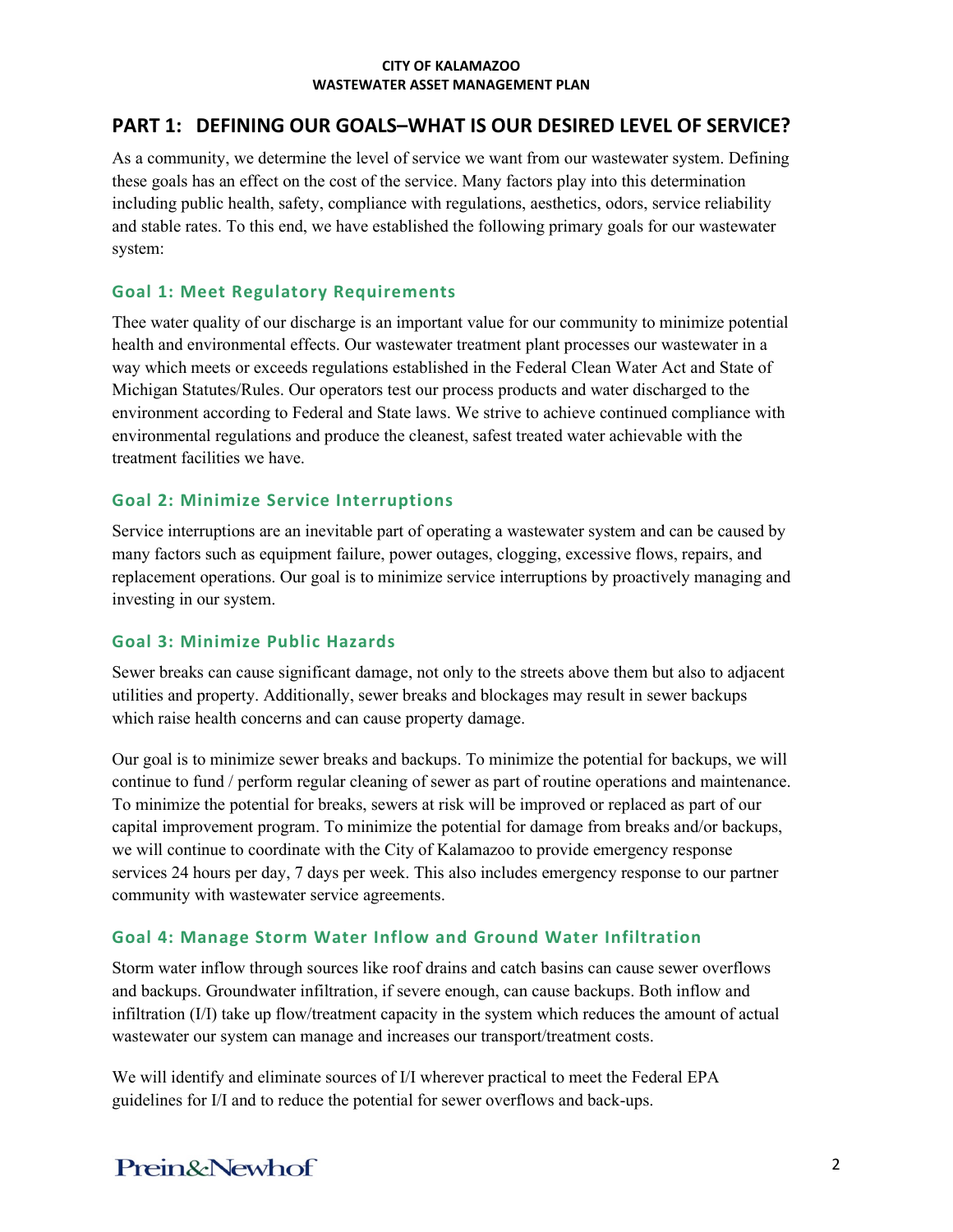### **Goal 5: Provide Capacity for Community Growth**

We will design and maintain our wastewater assets to provide adequate capacity for community development, and we will plan for system improvements that allow our sewer service area to develop based on long range future land use plans. We will responsibly control system expansion by balancing requirements for community redevelopment/infill and desires for new development.

### **Goal 6: Minimize Life Cycle Costs**

The best financial decisions are those which achieve the lowest life cycle costs while still meeting the desired level of service. This means we consider the full life cycle of each investment each time we evaluate improvements to our system. We recognize that short term fixes, while they may have the lowest immediate costs, may not be the best long term financial decision. Likewise, not spending money on maintenance and repairs can provide short term cost savings, but may result in asset failure, ultimately increasing life cycle costs. We intend to manage our system to always pursue the lowest life cycle cost possible for each system asset while maintaining our desired level of service.

### **Goal 7: Partner Communities**

Our wastewater system serves not only our residents but also the communities of Village of Augusta, Brady Township, Charleston Township, Comstock Township, Cooper Township, City of Galesburg, Kalamazoo Township, City of Parchment, Pavilion Township, City of Portage, Richland Township, Village of Richland, Ross Township, Schoolcraft Township, Texas Township, and the Village of Vicksburg. This makes us all partners. As community partners, we must work together to manage our wastewater system. We will work with our community partners to facilitate communications regarding O&M, capital improvements, and rates.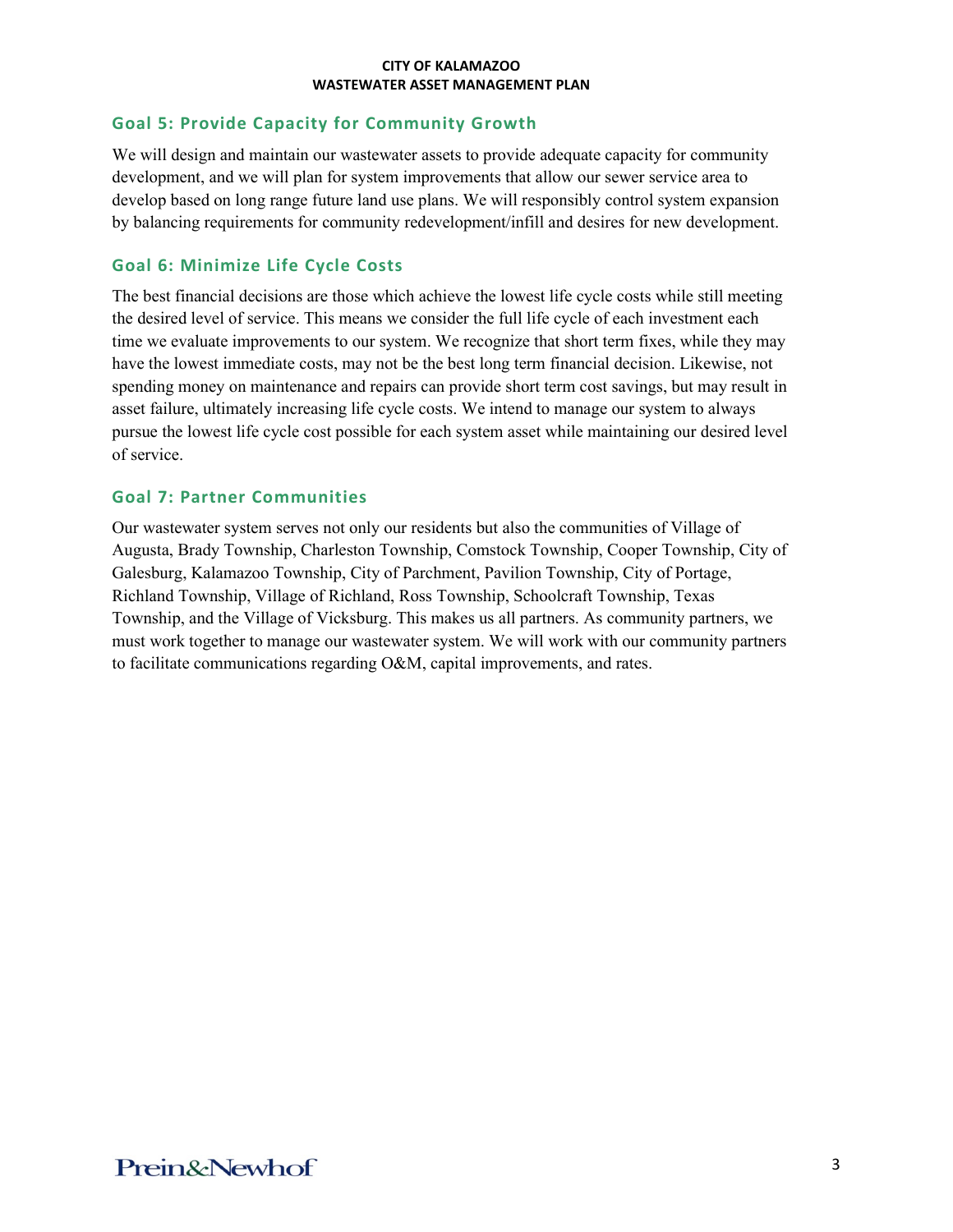# **PART 2: INVENTORY - WHAT DO WE OWN?**

### **Our System**

Our City of Kalamazoo wastewater system includes assets such as collection sewer mains, sewer services from the main to the right-of-way line, manholes, lift stations and metering stations that discharge to sewers in the City of Kalamazoo's wastewater collection system. A variety of materials including vitrified clay pipe (heat-treated clay) and concrete pipe were the main choices for collection sewers in North America for many decades.

We have over 256 miles of sewer pipes within the City of Kalamazoo and over 73 miles of sewer pipes in the partner communities that are multi-jurisdictional (interceptors) that the City of Kalamazoo is responsible to maintain. There are also seven (7) lift stations within the City and 54 lift stations in the partnering communities is responsible to maintain.

The majority of our collection sewers were built before the 1970's and dates back to the late 1800s. Most of these pipes are clay pipe. The remaining pipes from that era are either concrete or cast iron. Most pipes installed after 1980 are typically plastic.

All of the wastewater collected is treated at a City owned Wastewater Treatment Plant (WWTP). The City of Kalamazoo owns and operates a 54 million gallon per day tertiary wastewater reclamation plant to service the greater Kalamazoo metropolitan area. The KWRP main processes include screening, grit removal, primary sedimentation, secondary biological nutrient removal, clarification, disinfection, dechlorination, sludge processing, bio solid processing and sludge storage. The system currently serves approximately 200,000 individual connections/customers.

A detailed summary of our wastewater system assets are in our Wastewater Evaluation Report and in a detailed asset inventory maintained by our Department of Public Service (DPS). The DPS keeps a list of non-pipe assets which includes purchase date, original cost, inspection reports, repair history, maintenance schedule, and specifications.

### **Our Plan**

We will keep our system inventory current by storing records of our wastewater system in our Geographic Information System (GIS) and our Computerized Maintenance Management Systems (CMMS). The GIS contains maps of all our collection system assets, our lift stations and force mains. The City of Kalamazoo will keep an inventory of non-pipe assets (equipment, buildings, etc.) and asset data pertinent to Operations, Maintenance, and Replacement in the CMMS.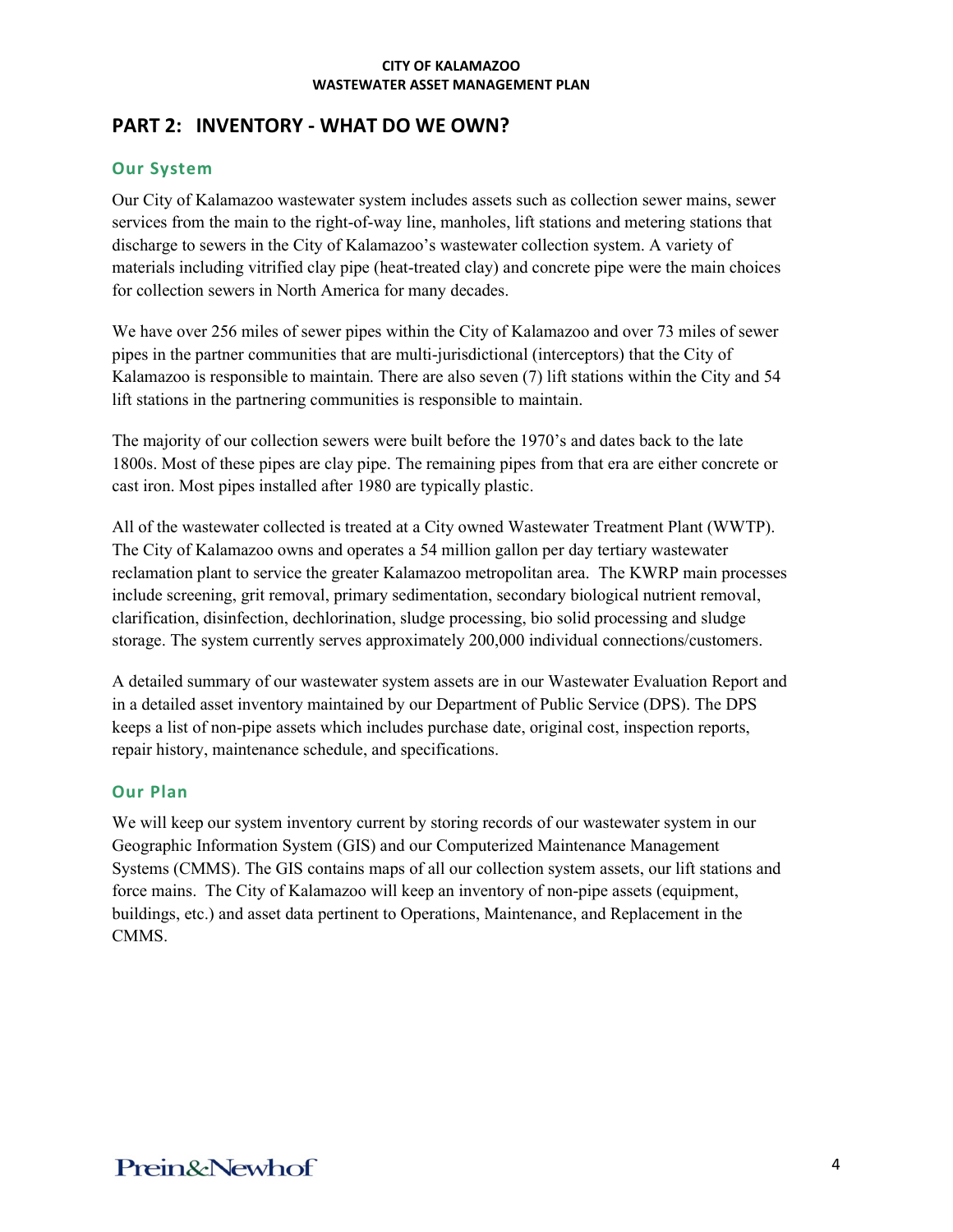# **PART 3: RISK OF FAILURE–WHAT ARE THE CONDITIONS OF OUR ASSETS?**

### **Our System**

To understand how long each of our assets may last, we must track their condition and potential failure risk. An asset condition rating system has been developed for each type of asset in the system inventory. All assets are rated on a scale of 1-5 with 5 representing the worst condition, or highest risk of failure. Sewer pipes and manhole ratings are based on inspections of the assets. Force main ratings are estimated from the pipe age, break history, and material inventory. Lift station ratings and treatment plant components are based on visual inspection and performance testing. Condition rating information is incorporated into the GIS with the asset inventory.

### **Our Plan**

We will keep our condition assessments current using periodic asset inspections at intervals frequent enough to document reasonably expected condition changes. The inspection intervals will vary by asset type and its expected life. We will score each asset on its likelihood or risk of failure (RoF) ratings on a scale of 1-5.

# **PART 4: CONSEQUENCE OF FAILURE–WHAT HAPPENS WITH A FAILURE?**

### **Our System**

It is important we understand the severity of consequences which may occur if any asset in our system fails. In a sewer system, if part of the system fails, the consequences would most commonly be a wastewater backup into basements, a discharge of untreated wastewater to the environment, or a pipe collapse with a sink hole in the street or other places.

Functional failure consequences can occur when pumps stop working, valves cannot open or close, and when sewers become broken or blocked with sediment, debris, or roots. Physical failure consequences can occur when we have sewer main breaks or catastrophic equipment failures.

### **Our Plan**

A rating system has been developed to establish a way for comparing the severity of potential consequences of sewer system failures. All assets are rated on a scale of 1-5 with 5 representing the most severe consequences. We will evaluate the CoF of each asset, from both a functional and physical failure perspective. We will maintain redundancy on assets with a high CoF.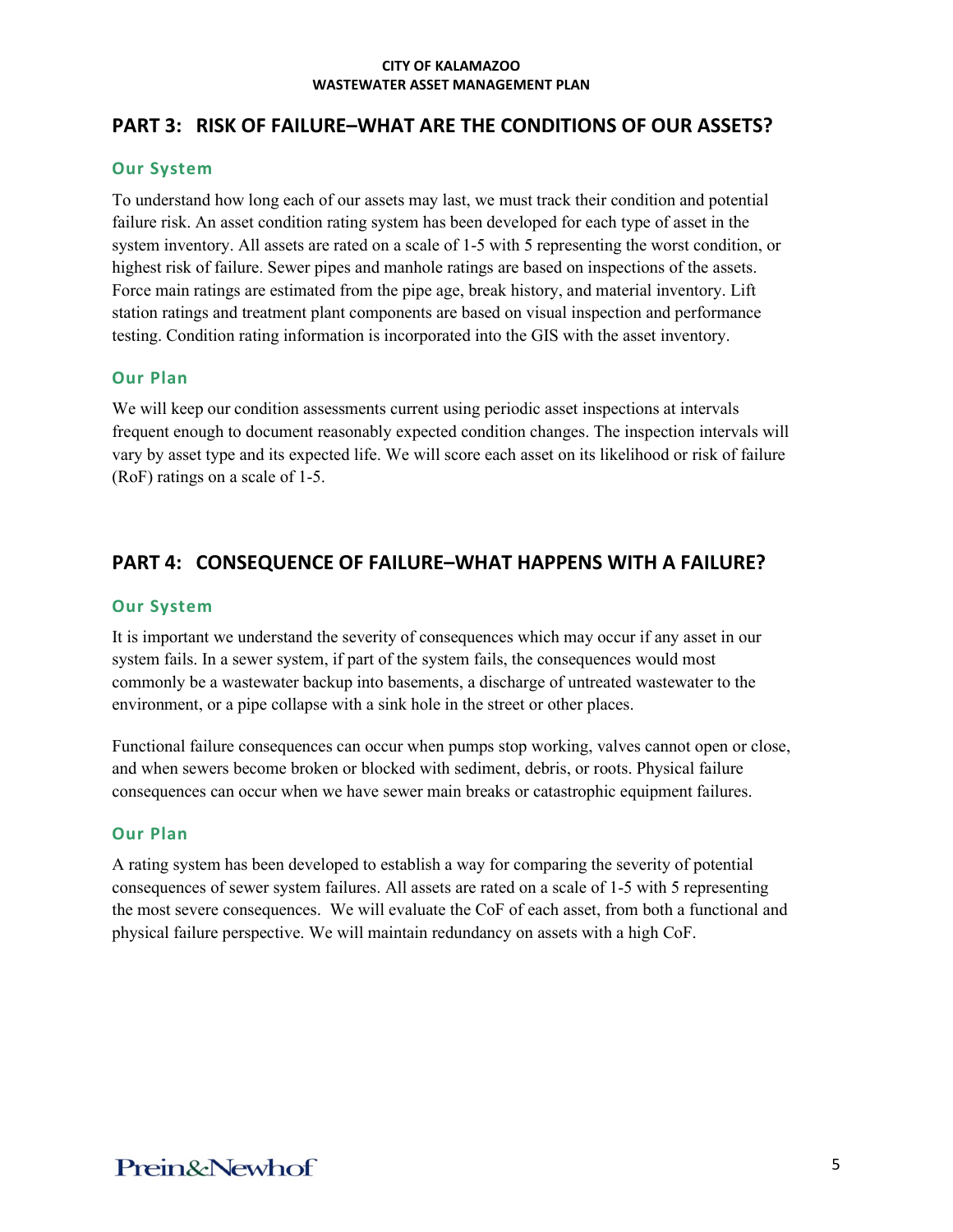# **PART 5: CRITICALITY–HOW DO WE PRIORITIZE OUR ACTIONS?**

### **Our System**

We must prioritize our actions to meet our Level of Service (LoS) goals while managing our work loads, utility rates, and minimizing life cycle costs. Criticality ratings (otherwise known as Business Risk Factors in some asset management programs) are compiled for all assets in our wastewater system. Each assets "Risk of Failure" rating (1-5) is multiplied by its "Consequence of Failure" rating (1-5) to establish its Criticality rating (1-25). Criticality drives an asset's action priority.

### **Our Plan**

Criticality ratings help us prioritize improvements and with development of our Capital Improvement Plan. Criticality of assets within our system will be determined by multiplying each asset's RoF  $(1-5)$  by its CoF  $(1-5)$ .

## **PART 6: CAPACITY–DO WE HAVE ENOUGH, NOW AND FOR THE FUTURE?**

### **Our System**

Planning for future capacity needs is an essential part of our asset management program. Sewer pipes should last for many decades, so decisions about pipe capacity and system improvements require a very long term view. Over time, flows fluctuate with changes in property use and population. System analysis shows we are currently meeting peak flow and our estimated future flows. A detailed analysis of our system capacity is in our Kalamazoo Metropolitan Area Wastewater System Strategic Plan, February 2003.

### **Our Plan**

We will maintain our wastewater assets to provide adequate capacity for existing development and will plan for system improvements which will allow our community to grow. We plan to monitor land use for compatibility with the sewer system capacity master plan. As land development and new customer connections occur, we plan to continue monitoring the system flows.

We plan to coordinate any needed capacity improvements with sewer rehabilitation/replacement projects to maximize the life cycle of our existing assets and ensure long term capacity needs are met with the construction of any replacement assets.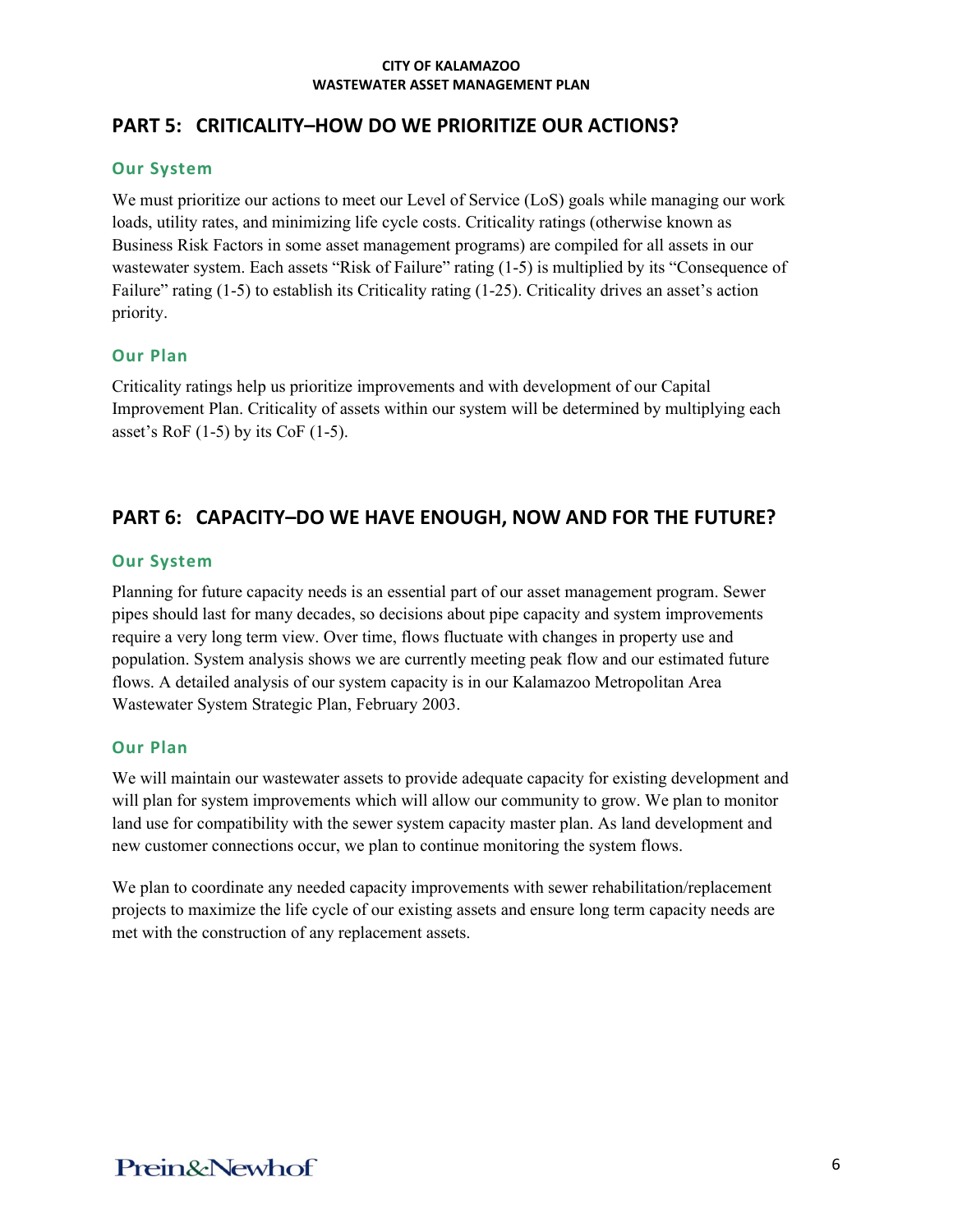# **PART 7: OPERATIONS AND MAINTENANCE–KEEPING UP WITH ROUTINE WORK**

### **Our System**

Certain portions of our system need routine, on-going service to continue functioning. Our system Operations and Maintenance (O&M) demands are stable and we will manage the system to maintain stability. We will use CMMS tools to maintain asset inventories and schedule regular O&M activities.

### **Our Plan**

We have established the following O&M goals:

- 1. Maintain staffing and equipment levels so in-house staff can perform routine O&M activities.
- 2. Use in-house staff to verify proper function of all system assets such as valves, pumps, motors, and other mechanical equipment.
- 3. We will hire outside consultants when we need specialized technical or equipment capabilities.
- 4. We will hire outside consultants or utilize the City of Kalamazoo crews to perform sewer pipe cleaning and root cutting.

# **PART 8: CAPITAL IMPROVEMENTS–CONTINUING SYSTEM RENEWAL**

### **Our System**

Our condition assessments have revealed certain assets which are near the end of their life cycle and are in need of rehabilitation or replacement. Improvement recommendations for our wastewater system are in the Kalamazoo Metropolitan Area Wastewater System Strategic Plan and Wastewater System Evaluation Report. These reports identify the scope and priorities of proposed wastewater system improvements such as sewer pipe replacements, equipment replacements, and major O&M activities.

### **Our Plan**

Planning for capital improvements is a continual management process. We will incorporate the recommendations of the sewer reports into a comprehensive CIP which will document the major projects we plan to complete within the next 10 years. Criticality ratings set the order and timing of projects. Project timing often is driven by the availability of outside funding such as loans and grants. We will maintain and update our comprehensive CIP every year.